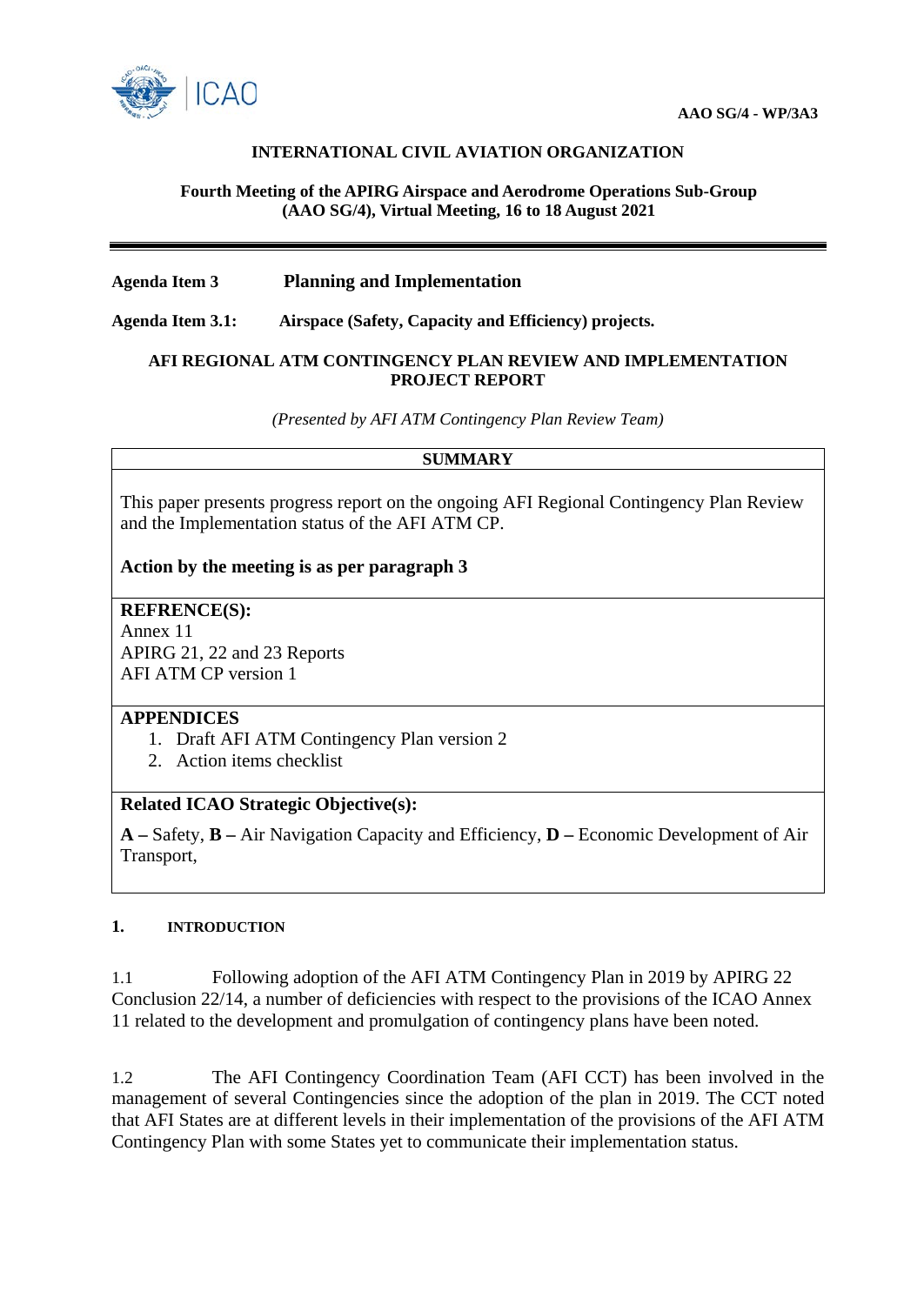1.3 In order to ensure the safe management of traffic during periods of emergencies in the region and smooth harmonisation of the plans, as well as keeping in line with the ICAO No Country Left Behind (NCLB) initiative, a virtual Workshop on AFI Regional Contingency Plan Review and Implementation Coordination, was held from 2 to 4 June 2021. The intention of the workshop was to address the deficiencies with respect to the review of the AFI ATM CP version 1 in line to the provisions of the ICAO Annex 11 related to the development and promulgation of contingency plans and the Terms of Reference (ToRs) of the Project Management Team.

1.4 The Workshop established an AFI ATM Contingency Review Team.

# **2. DISCUSSION**

2.1 The Twenty-Third Meeting of the AFI Planning and Implementation Regional Group (APIRG/23) called for the South Atlantic (SAT) members to complete outstanding actions, including the alignment of the SAT ATM Contingency Plan with national ATM Contingency Plans as well as nominate National CP Focal Points.

The COVID-19 pandemic and the recent volcanic activities affecting the region in addition highlighted the need to review and update Public Health Emergencies and Volcanic Ash procedures outlined in the AFI ATM Contingency Plan.

2.2 The objective of the Virtual Workshop on the AFI Regional Contingency Plan Review and Implementation Coordination was to assist States, Air Navigation Service Providers (ANSPs), Airspace Users and International Organizations to:

- a) Complete the development of their contingency plans or update them in respect of recent developments to ensure their completeness and operability;
- b) Coordinate and align their contingency route systems with AFI Regional Contingency Routes in order to facilitate the functionality of their contingency plans;
- c) Promulgate contingency plans for implementation; and
- d) Reinvigorate the Regional Contingency Coordination Team (CCT).

2.3 The Workshop had twelve presentations to meet the objective of enabling members to propose amendments to the AFI ATM Contingency, as follows:

- a) *To update members* on ideal situation and current contingency plan.
- b) *To provide feedback* on the AFI ATM Contingency Plan Implementation.
- c) *To provid*e *Inputs* to the AFI ATM Contingency Plan; including in areas of Meteorology (Volcanic Ash); Public Health Emergencies (PHE); Aeronautical Information Management (NOTAMS); Communication Navigation and Surveillance (CNS); and Overflight Permission / File and Fly/ Civil – Military Cooperation.

2.4 The workshop identified areas of interest which include among others (attached action items checklist as **Appendix B** to the WP):

a) Most States lacked an established Contingency Coordination Committee (CCC), ATM Operational Contingency Coordination Group (AOCG) and a designated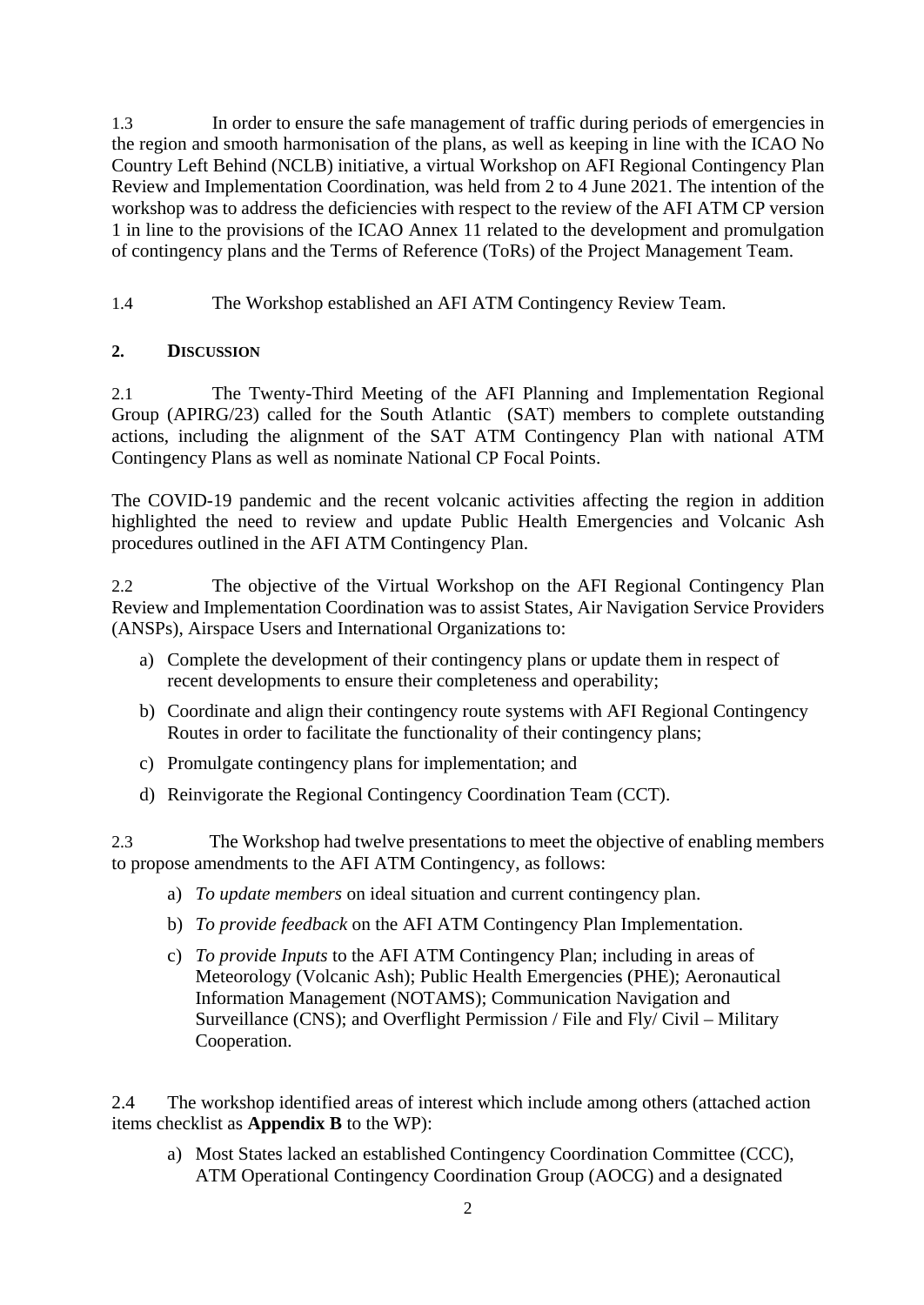Focal Point

- b) Delays in activation of Contingency were mainly due to lack of established CCC/AOCG and political will.
- c) State bureaucracies in granting of overflight permits.
- d) Lack of timely updates or reporting by focal points or state Authorities to AFI CCT.
- e) Failure to conduct post contingency reviews and submit post contingency reports.
- f) ANSPs to test their Contingency Plans in order to identify areas for improvement.

2.4 In order to coordinate Contingency routes of states/FIRs with adjacent ATS units, States were divided into regional sessions (Central, West, South, and East). During the regional sessions the following was noted:

2.4.1 This task could not be completed because some states did not turn up for the meeting and are yet to provide feedback on the proposed regional routes. The workshop tasked ICAO ROs to reach out to the States that are yet to provide feedback.

2.4.2 Update of State/FIR ATM Contingency Plan Focal Points and Contact Details was not completed. ICAO RO were requested to try reaching out to the States that are yet to update.

2.4.3 Submission of National Contingency Plans was incomplete due to States that were either yet to develop or provide feedback on the status of their National Contingency Plans. ICAO RO were requested to try reaching out to the States that are yet to provide feedback and assist/arrange for assistance, where possible, to the states that are yet to develop National Contingency Plans.

2.5 An AFI ATM Contingency Review Team was established and tasked with developing a Draft AFI ATM Contingency Plan Version 2 taking into account the outcome of the workshop and present the project status report to AAO-SG/4 meeting.

2.6 AFI ATM Contingency Review Team has developed a draft AFI ATM Contingency Plan version 2 as summarized in this WP. The AAO-SG 4 is therefore expected to review the draft and make appropriate amendments to the plan for adoption by APIRG. The proposed amendments are highlighted in attached draft of the AFI ATM Contingency Plan version 2 as **Appendix A** to the WP.

# **3. ACTION BY THE MEETING**

- 3.1 The meeting is invited to:
	- a) Review and endorse the action items.
	- b) Endorse the proposed changes in the AFI ATM Contingency Plan.
	- c) Forward, if endorsed, the draft AFI ATM Contingency Plan version 2 (as